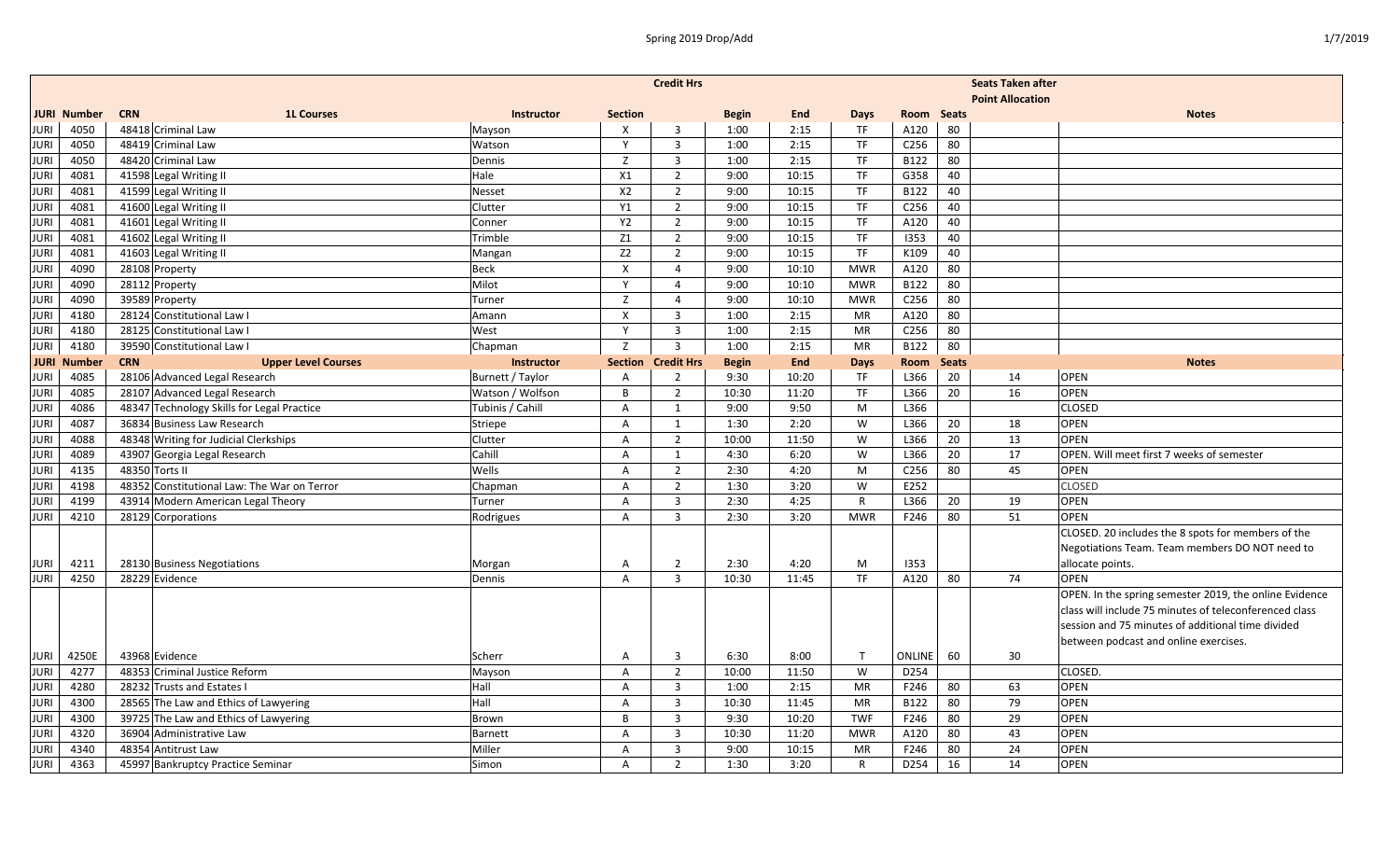|                   |      |                                                                |                        |                |                |               |            |                                               |                  |    |    | OPEN. Students who take this course may not take           |
|-------------------|------|----------------------------------------------------------------|------------------------|----------------|----------------|---------------|------------|-----------------------------------------------|------------------|----|----|------------------------------------------------------------|
|                   |      |                                                                |                        |                |                |               |            |                                               |                  |    |    | Business Basics. Also, students with an undergraduate      |
|                   |      |                                                                |                        |                |                |               |            |                                               |                  |    |    | major of business or accounting are not eligible to take   |
|                   |      |                                                                |                        |                |                |               |            |                                               |                  |    |    | this course.                                               |
| <b>JURI</b>       | 4384 | 44833 Accounting and Finance for Lawyers                       | Chapman / Kelly        | Α              | $\overline{2}$ | 8:30          | 10:20      | F                                             | E252             | 24 | 15 |                                                            |
| JURI <sup>1</sup> | 4400 | 44047 Comparative Corporate Law                                | <b>Bruner</b>          | $\mathsf{A}$   | $\overline{2}$ | 10:00         | 11:50      | W                                             | K109             |    |    | CLOSED. Prerequisite JURI 4210                             |
|                   |      |                                                                |                        |                |                |               |            |                                               |                  |    |    | OPEN. One cannot take the IP Survey (JURI 5050) after      |
|                   |      |                                                                |                        |                |                |               |            |                                               |                  |    |    | having taken any two of the following courses: Copyright   |
|                   |      |                                                                |                        |                |                |               |            |                                               |                  |    |    | Law (JURI 4430), Patent Law (JURI 4920), or Trademark      |
| <b>JURI</b>       | 4430 | 36912 Copyright Law                                            | Shipley                | A              | $\overline{2}$ | 1:30          | 2:20       | TF                                            | L366             | 20 | 10 | Law (JURI 4930).                                           |
| <b>JURI</b>       | 4460 | 28571 Criminal Procedure I                                     | . Cook                 | $\overline{A}$ | $\overline{3}$ | 2:30          | 3:45       | <b>MR</b>                                     | A120             | 80 | 53 | <b>OPEN</b>                                                |
| <b>JURI</b>       | 4470 | 48355 Criminal Procedure II                                    | J. Cook                | A              | $\overline{3}$ | 10:30         | 11:45      | MR                                            | J347             | 80 | 67 | <b>OPEN</b>                                                |
| <b>JURI</b>       | 4550 | 48356 Remedies                                                 | Shipley                | A              | $\overline{3}$ | 8:30          | 9:20       | <b>TWF</b>                                    | J347             | 80 | 17 | <b>OPEN</b>                                                |
| JURI              | 4570 | 28577 Federal Courts                                           | Wells                  | A              | $\overline{3}$ | 8:30          | 9:20       | <b>TWF</b>                                    | F246             | 80 | 28 | <b>OPEN</b>                                                |
| <b>JURI</b>       | 4573 | 48357 The Federalists Papers                                   | Coenen                 | A              | $\overline{2}$ | 4:30          | 6:20       | T                                             | SB203            |    |    | <b>CLOSED</b>                                              |
|                   |      |                                                                |                        |                |                |               |            |                                               |                  |    |    | CLOSED. Class will meet Feb. 19-22, and 23. Tuesday        |
|                   |      |                                                                |                        |                |                |               |            |                                               |                  |    |    | through Friday, 4:30-7:00. Saturday 10:00 to 12:30         |
| JURI              | 4581 | 45698 Select Topics in Judicature: Sentencing                  | Corrigan/ J. Cook      | Α              | 1              | * see notes l | *see notes | *see notes                                    | J347             |    |    |                                                            |
|                   |      | Select Topics in Judicature: Dynamic Trial Evidence: The Law & |                        |                |                |               |            |                                               |                  |    |    | Permission only. Class will meet Feb 12th through 22nd     |
|                   |      | Tactics of Cross-Examination, Experts and Hearsay Law &        |                        |                |                |               |            |                                               |                  |    |    | from 5:00 to 7:50.                                         |
| <b>JURI</b>       | 4581 | 48414 Strategy                                                 | Peterson/Carlson       | B              | 1              | * see notes   | *see notes | *see notes                                    | G358             | 20 |    |                                                            |
| <b>JURI</b>       | 4600 | 45998 Corporate Tax                                            | Polsky                 | A              | $\overline{3}$ | 9:00          | 10:15      | <b>MW</b>                                     | 1353             | 40 | 26 | OPEN. Prerequisite JURI 5120                               |
| <b>JURI</b>       | 4620 | 28580 Georgia Practice and Procedure                           | Brown                  | Α              | $\overline{3}$ | 2:30          | 3:45       | TF                                            | F246             | 80 | 36 | <b>OPEN</b>                                                |
| <b>JURI</b>       | 4630 | 48361 Insurance Law                                            | Watkins                | A              | 2              | 4:30          | 6:20       | M                                             | 1353             |    |    | <b>CLOSED</b>                                              |
| <b>JURI</b>       | 4640 | 36833 Public International Law                                 | Amann                  | Α              | $\overline{3}$ | 10:30         | 11:45      | <b>MR</b>                                     | C256             | 80 | 28 | <b>OPEN</b>                                                |
| <b>JURI</b>       | 4720 | 36915 International Arbitration                                | Silbert / King         | A              | $\overline{2}$ | 3:30          | 5:20       | $\mathsf{T}$                                  | L366             |    |    | <b>CLOSED</b>                                              |
| JURI              | 4820 | 28593 Sociology of Law                                         | Cooney                 | A              | $\overline{3}$ | 5:00          | 7:50       | $\mathsf{T}$                                  | 1353             |    |    | <b>CLOSED</b>                                              |
| <b>JURI</b>       | 4822 | 48362 Sexual Orientation and Gender Law                        | Bersinger              | Α              | 2              | 4:30          | 6:20       | M                                             | C <sub>256</sub> | 80 | 12 | <b>OPEN</b>                                                |
| <b>JURI</b>       | 4851 | 48363 Document Drafting: Survey                                | Nesset                 | A              | $\overline{3}$ | 1:00          | 2:15       | <b>TF</b>                                     | E252             |    |    | <b>CLOSED</b>                                              |
| <b>JURI</b>       | 4940 | 36923 Franchise Law                                            | Barkoff                | A              | 2              | 9:30          | 11:20      | W                                             | H355             | 30 | 20 | OPEN. Prerequisite JURI 4210                               |
| <b>JURI</b>       | 4950 | 44071 Secured Transactions                                     | Simon                  | A              | $\mathbf{3}$   | 10:30         | 11:45      | <b>MR</b>                                     | F246             | 60 | 36 | <b>OPEN</b>                                                |
| <b>JURI</b>       | 5011 | 41595 Georgia Law Review                                       | Turner                 | A              | 2              |               |            |                                               |                  |    |    | Permission only. 2Ls only                                  |
| <b>JURI</b>       | 5012 | 41596 Journal of Intellectual Property Law                     | Miller                 | A              | $\overline{2}$ |               |            |                                               |                  |    |    | Permission only. 2Ls only                                  |
| <b>JURI</b>       | 5013 | 41597 The Georgia Journal of International and Comparative Law | Cohen                  | A              | 2              |               |            |                                               |                  |    |    | Permission only. 2Ls only                                  |
| <b>JURI</b>       | 5040 | 46111 Trial Practice Seminar                                   | <b>Bourroughs</b>      | A              | 2              | 3:30          | 6:20       | W                                             | B122             | 20 | 18 | <b>OPEN</b>                                                |
| JURI              | 5040 | 28725 Trial Practice Seminar                                   | Mauldin                | B              | $\overline{2}$ | 3:30          | 6:20       | R                                             | HLC343           | 20 | 15 | <b>OPEN</b>                                                |
| <b>JURI</b>       | 5042 | 37274 Moot Court Competition                                   | Monk                   | $\mathsf{A}$   | 2              |               |            |                                               |                  |    |    | Permission only.                                           |
| <b>JURI</b>       | 5042 | 48366 Moot Court Competition: International Moot Court         | Rutledge               | Α              | $\overline{2}$ |               |            |                                               |                  |    |    | Permission only.                                           |
| <b>JURI</b>       | 5044 | 37275 Negotiation Competition                                  | Morgan                 | Α              | $\mathbf{1}$   |               |            |                                               |                  |    |    | Permission only.                                           |
| <b>JURI</b>       | 5045 | 37276 Transactional Law Competition                            | Morgan                 | A              | $\overline{2}$ |               |            |                                               |                  |    |    | Permission only.                                           |
| <b>JURI</b>       | 5047 | 38002 Mock Trial Competition                                   | Monk                   | A              | 2              |               |            |                                               |                  |    |    | Permission only.                                           |
|                   |      |                                                                |                        |                |                |               |            |                                               |                  |    |    | Permission only. Prerequisite: Either Trial Practice 5040, |
|                   |      |                                                                |                        |                |                |               |            |                                               |                  |    |    | Moot Court, Mock Trial 5042/5046/5047, OR Evidence         |
|                   |      |                                                                |                        |                |                |               |            |                                               |                  |    |    | 4250; Class will meet Jan 5th & 6th 9:00 to 5:00; Jan 12th |
|                   |      |                                                                |                        |                |                |               |            |                                               |                  |    |    | &13th 10:00 to 3:00; Jan 23rd 5:30 to 8:30, and Feb 4th    |
| <b>JURI</b>       | 5048 | 46025 Child Welfare Mock Trial Simulation Course               | Hetherington / Johnson | A              | $\overline{2}$ |               |            | * see notes   *see notes   *see notes   RH120 |                  | 6  |    | 5:00 to 8:00                                               |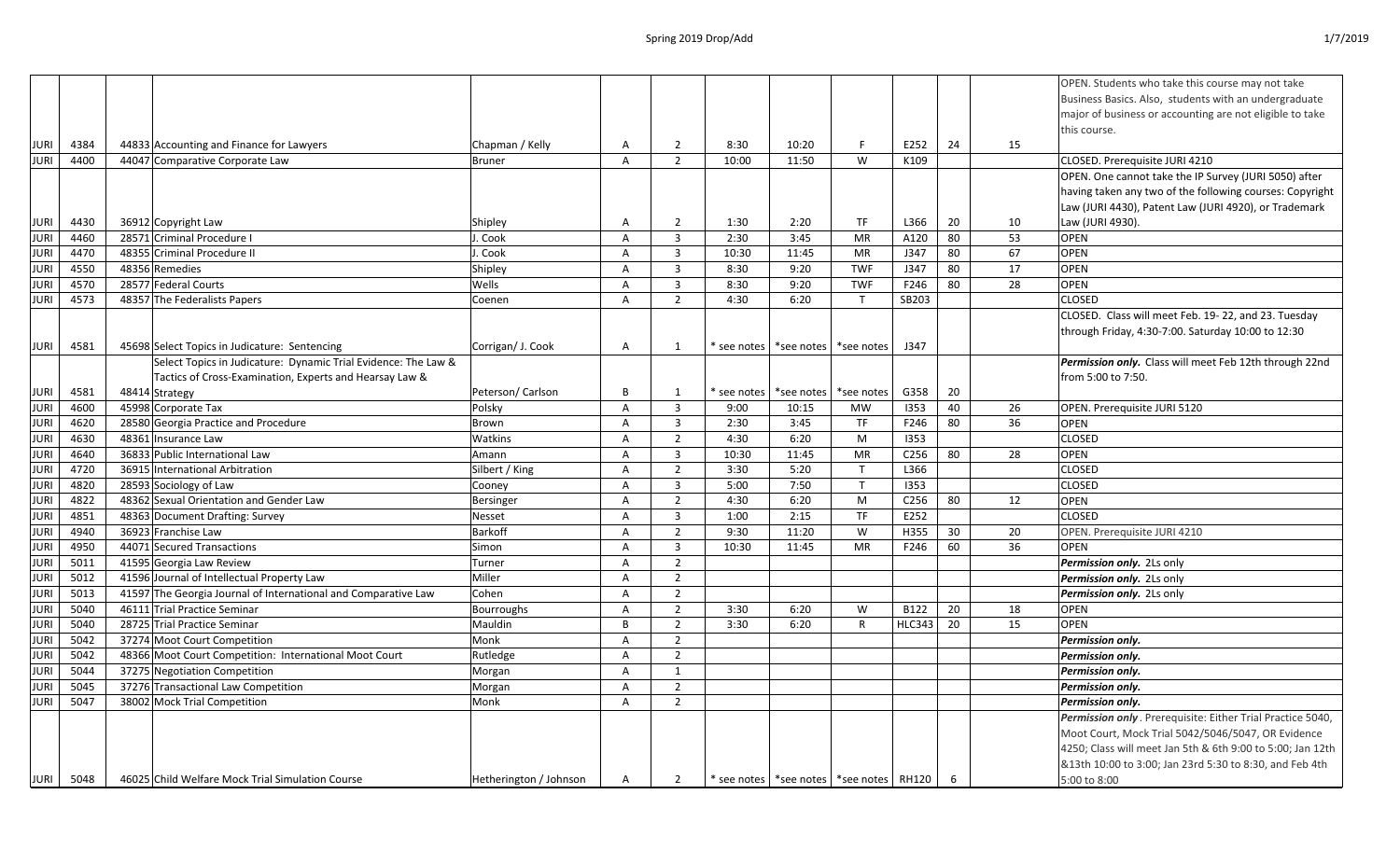|             |       |             |                                                       |                    |              |                |            |            |              |                  |    |             | OPEN. NOTE: One cannot take the IP Survey (JURI 5050)      |
|-------------|-------|-------------|-------------------------------------------------------|--------------------|--------------|----------------|------------|------------|--------------|------------------|----|-------------|------------------------------------------------------------|
|             |       |             |                                                       |                    |              |                |            |            |              |                  |    |             | after having taken any two of the following courses:       |
|             |       |             |                                                       |                    |              |                |            |            |              |                  |    |             | Copyright Law (JURI 4430), Patent Law (JURI 4920), or      |
|             |       |             |                                                       |                    |              |                |            |            |              |                  |    |             | Trademark Law (JURI 4930). If the IP Survey course is      |
|             |       |             |                                                       |                    |              |                |            |            |              |                  |    |             | taken first, any or all three of the advanced intellectual |
|             |       |             |                                                       |                    |              |                |            |            |              |                  |    |             | property courses can be taken.                             |
| JURI        | 5050  |             | 36599 Intellectual Property Survey                    | Miller             | A            | 3              | 2:30       | 3:45       | TF           | C <sub>256</sub> | 80 | 43          |                                                            |
| <b>JURI</b> | 5085  | 44051 Deals |                                                       | <b>Bruner</b>      | A            | $\overline{4}$ | 1:00       | 2:50       | <b>TF</b>    | 1353             |    |             | CLOSED. Prerequisite JURI 4210                             |
| <b>JURI</b> | 5090  |             | 44052 Partnership Taxation                            | Polsky             | A            | 3              | 1:00       | 2:15       | <b>MW</b>    | 1353             | 20 | 13          | OPEN. Prerequisite JURI 5120                               |
| <b>JURI</b> | 5120  |             | 46017 Federal Income Tax                              | Watson             | A            | $\overline{3}$ | 10:30      | 11:45      | TF           | C <sub>256</sub> | 80 | 42          | <b>OPEN</b>                                                |
| <b>JURI</b> | 5276  |             | 48367 Wildlife Law                                    | French             | A            | $\overline{2}$ | 1:00       | 2:50       | M            | G358             |    |             | <b>CLOSED</b>                                              |
| <b>JURI</b> | 5282  |             | 50154 Urban Resilience                                | Stuckey            | A            | $\overline{2}$ | 9:30       | 11:20      | M            | G358             | 80 | 17          | <b>OPEN</b>                                                |
| JURI        | 5360  |             | 48368 International Trade Laws                        | Cohen              | A            | 3              | 3:30       | 4:20       | <b>MWR</b>   | H355             | 30 | 26          | <b>OPEN</b>                                                |
| JURI        | 5453  |             | 37426 Pre-Trial Civil Litigation                      | Mapen              | A            | $\overline{2}$ | 8:30       | 10:20      | R            | 1353             |    |             | <b>CLOSED</b>                                              |
| <b>JURI</b> | 5455  |             | 48378 Document Drafting: Litigation                   | Trimble            | A            | 3              | 1:00       | 2:15       | TF           | H355             |    |             | <b>CLOSED</b>                                              |
| <b>JURI</b> | 5456E |             | 44054 Contract Drafting for Startups and New Ventures | Tracy              | A            | $\overline{2}$ | 4:30       | 6:20       | $\mathsf{T}$ | ONLINE           |    |             | <b>CLOSED</b>                                              |
| JURI        | 5560  |             | 48380 Complex Litigation                              | E. Burch           | A            | 3              | 2:30       | 3:45       | MR           | J347             | 48 | 11          | <b>OPEN</b>                                                |
| JURI        | 5570  |             | 32667 Entertainment Law                               | Duitsman / McGee   | A            | $\overline{2}$ | 8:30 AM    | 10:20      | F.           | D254             |    |             | <b>CLOSED</b>                                              |
|             |       |             |                                                       |                    |              |                |            |            |              |                  |    |             | OPEN. This will be a 4-day course taught February 14 to    |
|             |       |             |                                                       |                    |              |                |            |            |              |                  |    |             | 17; Thurs. and Fri. 4:00pm-7:30pm, Sat. 12:30 pm-          |
| JURI        | 5595  |             | 50900 Electronic Discovery                            | Solomon            | A            | $\mathbf{1}$   | *see notes | *see notes |              |                  | 40 | 8           | -3:30pm, Sun. 12:30am-3:30pm.                              |
|             |       |             |                                                       |                    |              |                |            |            |              |                  |    |             | OPEN*Class will meet 3/21/18 through 3/24/2018: Thu,       |
|             |       |             |                                                       |                    |              |                |            |            |              |                  |    |             | March 21st, 5:00-7:00PM; Fri, Mar. 22, 5:00-7:00PM; Sat,   |
|             |       |             |                                                       |                    |              |                |            |            |              |                  |    |             | Mar. 23, 10:00-12:30PM & 1:30-3:30PM; Sun, Mar. 24,        |
| <b>JURI</b> | 5595  |             | 48402 Representing the State and Its Authorities      | Threlkeld          | B            | 1              | *see notes | *see notes |              | 1353             | 30 | $7^{\circ}$ | 10:00-12:30PM & 1:30-3:30PM                                |
|             |       |             |                                                       |                    |              |                |            |            |              |                  |    |             | Prerequisite JURI 4210. OPEN This will be a 3-day course   |
|             |       |             |                                                       |                    |              |                |            |            |              |                  |    |             | taught March 22-24; Fri. 3:00pm-7:30pm, Sat. 9:00am-       |
|             |       |             |                                                       |                    |              |                |            |            |              |                  |    |             | 12:30pm & 1:30pm-3:00pm, Sun. 10:00am-1:30pm.              |
| <b>JURI</b> | 5595  |             | 49068 Corporate Litigation                            | Glasscock          | C            | $\overline{2}$ | *see notes | *see notes |              | 358              | 30 | 18          |                                                            |
|             |       |             |                                                       |                    |              |                |            |            |              |                  |    |             | OPEN. Class will meet: February 13, February 20, February  |
|             |       |             |                                                       |                    |              |                |            |            |              |                  |    |             | 27, March 6, March 20, March 27, April 3. Final Exam will  |
| <b>JURI</b> | 5590  |             | 28747 Med Mal                                         | Cook / Booth       | A            | 1              | 6:00       | 7:50       | W            | F246             | 80 | 24          | be on April 10th at 6:00 pm.                               |
| <b>JURI</b> | 5626  |             | 48403 The Law of American Healthcare                  | Weeks              | A            | $\overline{3}$ | 1:00       | 2:15       | TF           | F246             | 80 | 16          | <b>OPEN</b>                                                |
| <b>JURI</b> | 5635  |             | 48405 Food and Drug Law                               | Khan               | A            | $\overline{2}$ | 10:00      | 11:50      | F            | SB203            |    |             | <b>CLOSED</b>                                              |
| <b>JURI</b> | 5650  |             | 48406 Employment Law                                  | Johnson            | A            | 3              | 1:30       | 2:20       | <b>MWR</b>   | K109             | 60 | 25          | <b>OPEN</b>                                                |
|             |       |             |                                                       |                    |              |                |            |            |              |                  |    |             | Permission Only. Class will meet all year and will meet    |
|             |       |             |                                                       |                    |              |                |            |            |              |                  |    |             | every other week in Fall, beginning Wednesday, August      |
|             |       |             |                                                       |                    |              |                |            |            |              |                  |    |             | 23, 2017. Class will begin meetings every other week in    |
|             |       |             |                                                       |                    |              |                |            |            |              |                  |    |             | Spring on January 22, 2018. Prerequisite JURI 4210. Open   |
|             |       |             |                                                       |                    |              |                |            |            |              |                  |    |             | to 3L students only. Yearlong commitment: students         |
|             |       |             |                                                       |                    |              |                |            |            |              |                  |    |             | must complete Fall and Spring semesters.                   |
| <b>JURI</b> | 5665  |             | 28745 Business Ethics Seminar                         | Morgan / Rodrigues | A            | 1              | 10:00      | 11:50      | $\mathsf{T}$ | D254             |    |             |                                                            |
| <b>JURI</b> | 5750  |             | 48408 International Evironmental Law                  | Durkee             | $\mathsf{A}$ | $\overline{3}$ | 9:00       | 10:15      | <b>TR</b>    | H355             | 30 | 19          | <b>OPEN</b>                                                |
| <b>JURI</b> | 5760  |             | 28135 Legal Malpractice                               | Lefkowitz          | A            | $\overline{2}$ | 1:00       | 2:50       | T            | J347             | 80 | 8           | <b>OPEN</b>                                                |
| <b>JURI</b> | 5781  |             | 44107 Education Law                                   | Levin              | A            | 3              | 2:30       | 5:00       | $\mathsf{T}$ | K109             | 30 | 23          | OPEN                                                       |
| JURI        | 5790  |             | 48409 Mass Torts Seminar                              | E. Burch           | A            | 3              | 1:00       | 2:15       | MR           | E252             |    |             | CLOSED                                                     |
| <b>JURI</b> | 5850  |             | 28138 Document Drafting: Contracts                    | Conner             | A            | 3              | 1:00       | 2:15       | <b>TF</b>    | G358             |    |             | <b>CLOSED</b>                                              |
|             |       |             |                                                       |                    |              |                |            |            |              |                  |    |             |                                                            |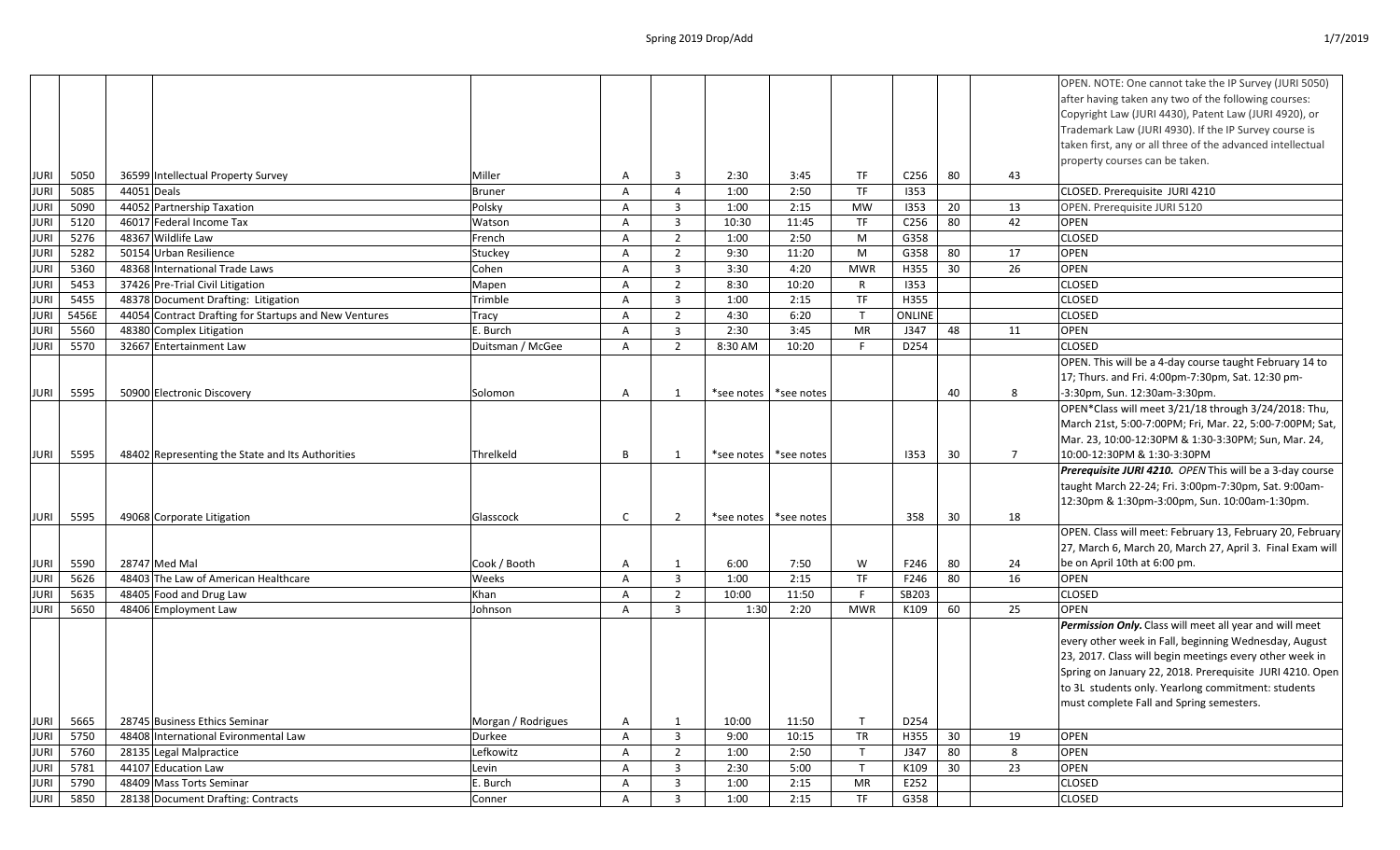## Spring 2019 Drop/Add 1/7/2019

|             |                    |            |                                                               |                |   |                           |              |            |              |            |              |    | OPEN. Prerequisite: JURI 4270 or 4640 or 4645 or 5360 or     |
|-------------|--------------------|------------|---------------------------------------------------------------|----------------|---|---------------------------|--------------|------------|--------------|------------|--------------|----|--------------------------------------------------------------|
|             |                    |            |                                                               |                |   |                           |              |            |              |            |              |    | 4670 or 5894 or 5750 or 4745, or 4675 or permission of       |
| <b>JURI</b> | 5885               |            | 48410 Global Governance                                       | Cohen          | A | 3                         | 1:00         | 2:15       | МR           | H355       | 30           | 17 | instructor                                                   |
| <b>JURI</b> | 5890               |            | 44044 Immigration Law                                         | Cade           | A | $\mathbf{3}$              | 10:30        | 11:45      | <b>TF</b>    | G358       | 50           | 36 | <b>OPEN</b>                                                  |
| <b>JURI</b> | 5893               |            | 41879 Business Immigration Law                                | <b>Simmons</b> | A | $\overline{2}$            | 1:00         | 2:50       | W            | J347       | 80           | 15 | <b>OPEN</b>                                                  |
| <b>JURI</b> | 5975               |            | 28121 Mediation Practicum                                     | Lanier         | A | 3                         | 1:30         | 4:20       | W            | CH328      |              |    | <b>CLOSED</b>                                                |
|             | <b>JURI Number</b> | <b>CRN</b> | <b>Clinics, Externships, and Practicums</b>                   | Instructor     |   | <b>Section Credit Hrs</b> | <b>Begin</b> | <b>End</b> | <b>Days</b>  | Room       | <b>Seats</b> |    | <b>Notes</b>                                                 |
| <b>JURI</b> | 4156S              |            | 41454 Appellate Litigation Clinic II                          | Burch          | A | 3                         | TBD          | <b>TBD</b> | TBD          | TBD        | 10           |    | Permission only.                                             |
|             |                    |            |                                                               |                |   |                           |              |            |              |            |              |    | Permission Only. Prerequisite JURI 4300 plus (either         |
|             |                    |            |                                                               |                |   |                           |              |            |              |            |              |    | JURI 4000 or JURI 4210) plus any upper-level drafting        |
|             |                    |            |                                                               |                |   |                           |              |            |              |            |              |    | course. Total credit hours are divided between graded        |
|             |                    |            |                                                               |                |   |                           |              |            |              |            |              |    | portion and pass/fail clinic hours; must register for both   |
| <b>JURI</b> | 4216S              |            | 39722 Business Law Practicum                                  | Tracy          | A | 2                         | TBD          | TBD        | TBD          | TBD        | 8            |    | JURI 4216S and JURI 4217S.                                   |
| <b>JURI</b> | 4217S              |            | 39723 Business Law Practicum Clinic Hours                     | Tracy          | A | 2                         | TBD          | <b>TBD</b> | <b>TBD</b>   | TBD        | 8            |    |                                                              |
|             |                    |            |                                                               |                |   |                           |              |            |              |            |              |    | Permission Only. You must register for both sections.        |
| JURI        | 5961S              |            | 50640 Economic Opportunity Clinic                             | <b>Bybee</b>   | A | 1.5                       | TBD          | <b>TBD</b> | TBD          | <b>TBD</b> | 8            |    |                                                              |
| <b>JURI</b> | 5962S              |            | 50641 Economic Opportunity Clinic Hrs                         | <b>Bybee</b>   | A | 1.5                       | TBD          | <b>TBD</b> | <b>TBD</b>   | TBD        | 8            |    |                                                              |
|             |                    |            |                                                               |                |   |                           |              |            |              |            |              |    | On the first Saturday of the semester, new students          |
|             |                    |            |                                                               |                |   |                           |              |            |              |            |              |    | enrolled in Criminal Defense Clinic I participate in an      |
| <b>JURI</b> | 5170S              |            | 39805 Criminal Defense Practicum                              | Gabriel        | A | 3                         | 2:30         | 4:20       | W            | D254       | 12           |    | orientation session                                          |
|             |                    |            |                                                               |                |   |                           |              |            |              |            |              |    | CLOSED. Prerequisite JURI 5170. Credit hours are divided     |
|             |                    |            |                                                               |                |   |                           |              |            |              |            |              |    | between graded portion and pass/fail clinic hours; must      |
| JURI        | 4500S              |            | 39734 Criminal Defense Practicum II                           | Gabriel        | A | 4 to 6                    | 2:30         | 4:20       | $\mathsf{T}$ | D254       | 12           |    | register for both sections.                                  |
| <b>JURI</b> | 4501S              |            | 50203 Criminal Defense Practicum II Hours                     | Gabriel        | A | 4 to 6                    |              |            |              |            | $12\,$       |    |                                                              |
|             |                    |            |                                                               |                |   |                           |              |            |              |            |              |    | Permission only. Total credit hours are divided between      |
|             |                    |            |                                                               |                |   |                           |              |            |              |            |              |    | graded portion and pass/fail clinic hours; must register for |
| <b>JURI</b> | 5140S              |            | 39802 Family Justice Clinic                                   | Scartz         | A | 4 to 6                    | 3:30         | 5:20       | W            | SB203      | 8            |    | both JURI 5140S and JURI 5141L.                              |
| <b>JURI</b> | 5141S              |            | 50204 Family Justice Clinic Hours                             | Scartz         | A | 4 to 6                    |              |            |              |            | 8            |    |                                                              |
| <b>JURI</b> | 5150S              |            | 39803 Prosecution I                                           | Cook           | A | 2                         | 4:30         | 6:20       | $\mathsf{T}$ | E252       | 22           |    |                                                              |
|             |                    |            |                                                               |                |   |                           |              |            |              |            |              |    | Prerequisite Pros Clinic I and II. Total credit hours are    |
|             |                    |            |                                                               |                |   |                           |              |            |              |            |              |    | divided between graded portion and pass/fail clinic hours;   |
|             |                    |            |                                                               |                |   |                           |              |            |              |            |              |    | must register for both JURI 5165S and JURI 5166S.            |
| <b>JURI</b> | 5165S              |            | 41756 Prosecution III                                         | Cook           | A | $3$ to $6$                | 4:30         | 6:20       | R            | E252       | 25           |    |                                                              |
| JURI        | 5166S              |            | 41757 Prosecution III Hours                                   | Cook           | A | $3$ to $6$                |              |            |              |            | 25           |    |                                                              |
|             |                    |            |                                                               |                |   |                           |              |            |              | Ecology    |              |    |                                                              |
| <b>JURI</b> | 5290S              |            | 45778 Interdisciplinary Environmental Law Practicum           | Fowler         | A |                           | 10:05        | 1:05       | W            | 117        |              |    | <b>CLOSED</b>                                                |
| JURI        | 5278S              |            | 48426 Practicum in Animal Welfare Skills                      | Milot          | A | $\overline{2}$            | TBD          | <b>TBD</b> | <b>TBD</b>   | TBD        |              |    | <b>Permission Only.</b>                                      |
| <b>JURI</b> | 5279S              |            | 48427 Practicum in Animal Welfare Skills Placement Hours      | Milot          | A | $\overline{\phantom{a}}$  | TBD          | TBD        | TBD          | TBD        |              |    |                                                              |
| JURI        | 5310S              |            | 39809 Capital Assistance Project                              | Nesset         | A | $\overline{2}$            | TBD          | <b>TBD</b> | <b>TBD</b>   | TBD        | 5            |    | <b>Permission Only.</b>                                      |
| <b>JURI</b> | 5628S              |            | 39856 Community Health Law Partnership                        | Cade           | A | $\overline{2}$            | TBD          | <b>TBD</b> | <b>TBD</b>   | TBD        | 8            |    |                                                              |
| <b>JURI</b> | 5629S              |            | 50205 Community Health Law Partnership Clinic Hours           | Cade           | A | 2                         | TBD          | <b>TBD</b> | <b>TBD</b>   | TBD        | 8            |    |                                                              |
| JURI        | 5690S              |            | 41697 Public Interest Practicum                               | Grant          | A | 3                         | 5:30         | 7:20       | T            | CH328      | 10           | 9  | <b>OPEN</b>                                                  |
| <b>JURI</b> | 5762S              |            | 48428 Child Endangerment and Sexual Exploitation Clinic Hours | Hetherington   | A | $3$ to $6$                | TBD          | TBD        | <b>TBD</b>   | TBD        | 8            |    |                                                              |
|             |                    |            |                                                               |                |   |                           |              |            |              |            |              |    | Permission Only. Total credit hours are divided between      |
|             |                    |            |                                                               |                |   |                           |              |            |              |            |              |    | graded portion and pass/fail clinic hours; must register for |
| <b>JURI</b> | 5970S              |            | 39882 Civil Externship I                                      | Grant          | A | 4 to 6                    | 5:30         | 7:20       | W            | E252       | 35           |    | both JURI 5970S and JURI 5971L.                              |
| <b>JURI</b> | 5971S              |            | 50206 Civil Externship I Hours                                | Grant          | Α | 4 to 6                    |              |            |              |            | 35           |    |                                                              |